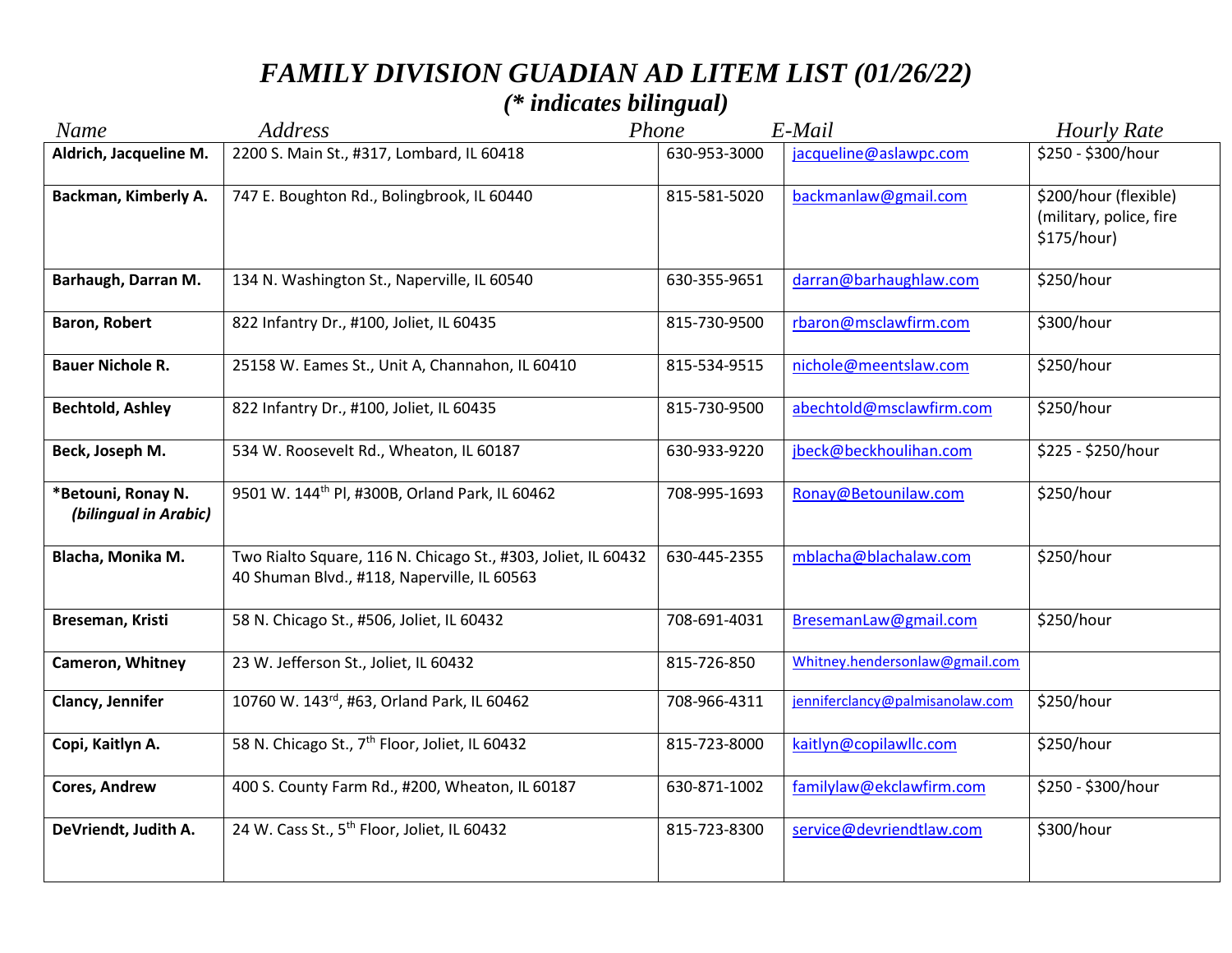| Name                        | <b>Address</b>                                           | Phone        | E-Mail                       | <b>Hourly Rate</b>                    |
|-----------------------------|----------------------------------------------------------|--------------|------------------------------|---------------------------------------|
| Donlon, Nancy M.            | 12820 S. Ridgeland Ave., Unit A, Palos Heights, IL 60463 | 708-448-9400 | nancy@panoslaw.com           | \$350/hour                            |
| Dorsam, Rhea                | 9651 W. 153rd St., Unit 56, Orland Park, IL 60467        | 708-403-1640 | rhealawoffice@gmail.com      | \$350/hour                            |
| Durham, Jayne A.            | 536 W. Boughton Rd., #C, Bolingbrook, IL 60440           | 630-226-1233 | durhamlaw@sbcglobal.net      | \$225/hour                            |
| Einsele, Megan              | 23 W. Jefferson St., Joliet, IL 60432                    | 815-280-5007 | megan@ameltonlaw.com         | \$200/hour<br>\$2000 Retainer         |
| <b>Ellis, Mark</b>          | 5 W. Jefferson St., Joliet, IL 60432                     | 815-727-7600 | mark@jaquayslawoffices.com   | \$275/hour                            |
| Emmerth, Joseph F.          | 27475 Ferry Rd., #169, Warrenville, IL 60555             | 630-717-2726 | joseph@emmerthdivorcelaw.com | \$390/hour                            |
| Flynn, Patricia             | 58 N. Chicago St., Joliet, IL 60432                      | 815-740-1545 | pflynn@bretzlawoffice.com    | \$325/hour court<br>\$275/hour office |
| Frobish, Eric               | 124 W. Washington St., Morris, IL 60450                  | 815-942-0635 | efrobish@cortinamueller.com  | \$250/hour                            |
| Giese, Lisa                 | 400 S. Knoll, #B, Wheaton, IL 60187                      | 630-407-1200 | lisa@mngfamilylaw.com        | \$275/hour (flexible)                 |
| Glimco III, Joseph P.       | 8340 Lemont Rd., Building F, Darien, IL 60561            | 630-910-6400 | info@glimcolaw.com           | \$275/hour (flexible)                 |
| Gotzh, David                | 444 N. Michigan Ave., #1200, Chicago, IL 60610           | 312-957-8474 | david@theroadlawyer.com      | \$0-\$225/hour (sliding<br>scale)     |
| <b>Granholm, Antoinette</b> | 58 N. Chicago St., #305, Joliet, IL 60432                | 815-582-3600 | toni@granholmgynaclaw.com    | \$250/hour                            |
| Grob, Matthew M.            | 400 S. County Farm Rd., #200, Wheaton, IL 60187          | 630-871-1002 | mgrob@ekcmlawfirm.com        | \$250/hour                            |
| Grunyk, Danya A.            | 200 E. Fifth Ave., #125, Naperville, IL 60563            | 630-428-3300 | dagrunyk@grunyklaw.com       | \$300/hour (flexible)                 |
| Gumina, Juli                | 1250 E. Diehl Rd., #400, Naperville, IL 60563            | 630-665-7676 | service@stglaw.com           | \$250 - \$350/hour                    |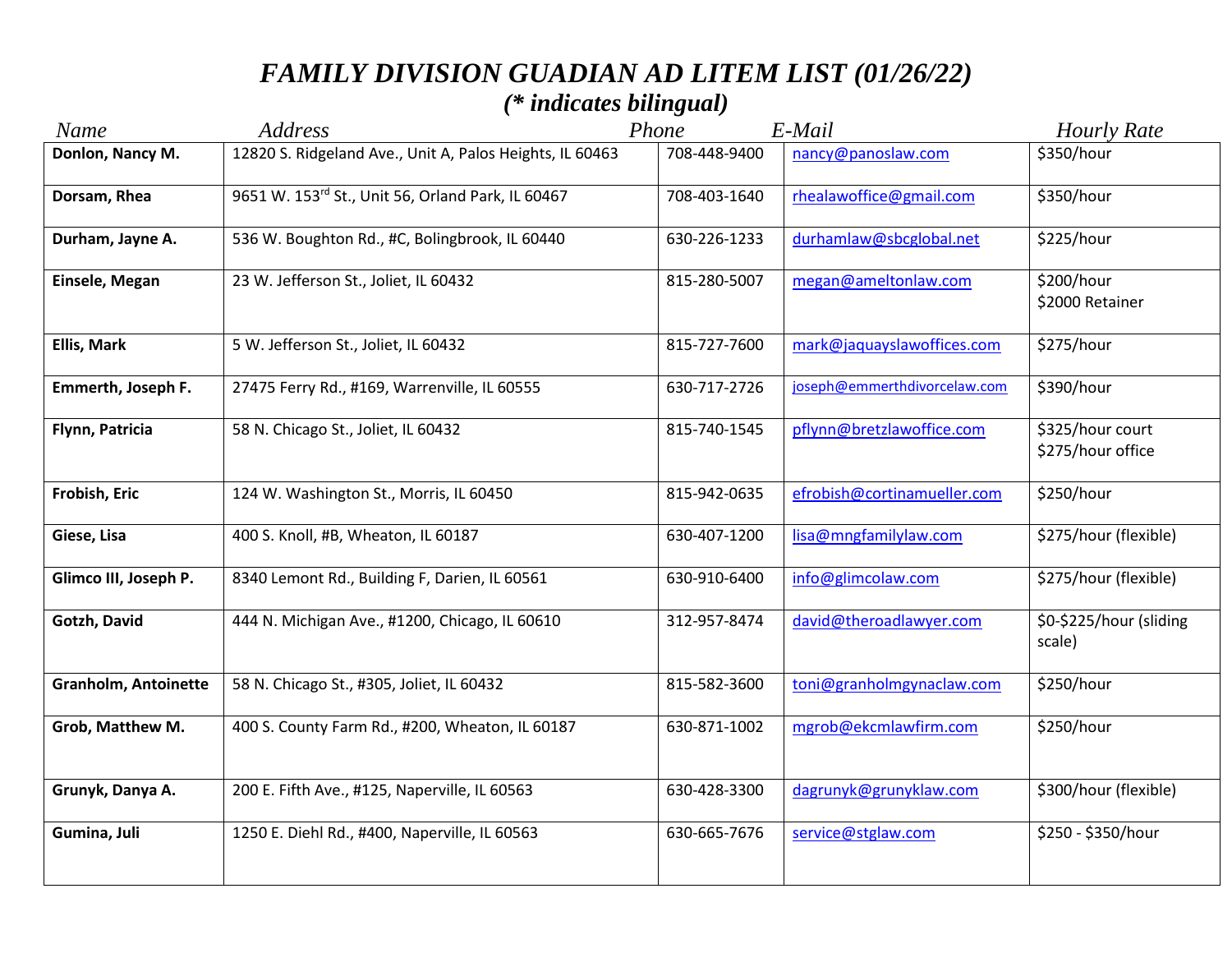| Name                   | Address                                                                                                | Phone                        | E-Mail                         | <b>Hourly Rate</b>                                |
|------------------------|--------------------------------------------------------------------------------------------------------|------------------------------|--------------------------------|---------------------------------------------------|
| Gynac, Adam            | 58 N. Chicago St., #305, Joliet, IL 60432                                                              | 815-582-3600                 | adam@granholmgynaclaw.com      | \$250/hour                                        |
| Hammel, Kristen        | 54 N. Ottawa St., #B10, Joliet, IL 60432                                                               | 815-373-8000                 | kristen@hammel-law.com         | \$250/hour                                        |
| Hansen, Michelle       | 950 Essington Rd, Suite C, Joliet, IL 60435                                                            | 815-582-4568                 | michelle@michellehansenlaw.com | \$250/hour                                        |
| Henderson, Angela D.   | 23 W. Jefferson St., Joliet, IL 60432                                                                  | 815-726-8500                 | angela.hendersonlaw@yahoo.com  | \$250/hour                                        |
| Host, Chantal S.       | 111 N. Ottawa St., Joliet, IL 60432                                                                    | 815-727-4511                 | chost@kggllc.com               | \$300/hour                                        |
| Ivec, John Paul        | 24820 Caton Farm Rd., Plainfield, IL 60586                                                             | 815-439-9909                 | jp@iveclaw.com                 | \$300/hour                                        |
| Janusonis, Joseph K.   | 16612 W. 159 <sup>th</sup> St., #202, Lockport, IL 60441                                               | 815-836-2600                 | info@janusonislaw.com          | \$250/hour                                        |
| Karner, Richard A. Jr. | 1700 Park St., #203, Naperville, IL 60563                                                              | 630-686-6090                 | rick@bernickylaw.com           | \$250/hour (negotiable)<br>\$1500-\$2500 retainer |
| Kelly, Victoria C.     | 200 E. Fifth Ave., #125, Naperville, IL 60563                                                          | 630-428-3300                 | vkelly@grunyklaw.com           | \$275/hour (unless<br>ordered by court)           |
| Kinser, Lisa L.        | 3601 McDonough St., Joliet, IL 60431                                                                   | 815-521-8447<br>815-600-1667 | service@kinserlawfirm.com      | \$275/hour                                        |
| Kontoh Scott, Anita A. | 260 S. Schmidt Rd., #A, Bolingbrook, IL 60440                                                          | 630-783-8292                 | anita@kontohscottlaw.com       | \$200/hour                                        |
| Kramer, Robert         | 16210 S. Lincoln Hwy., #200, Plainfield, IL 60586<br>123rd W. St. Charles Rd., #101, Lombard, IL 60148 | 815-254-4612<br>630-785-2400 | rfkramer@sbcglobal.net         | \$300/hour                                        |
| Kuffel, Melissa J.     | 400 Knoll St., Suite B, Wheaton, IL 60187                                                              | 630-923-6006                 | melissa@kuffellaw.com          | \$250/hour                                        |
| Lantz, Leanne M.       | 24 W. Cass St., Joliet, IL 60432                                                                       | 815-722-2550                 | lantzlaw@gmail.com             | \$250/hour                                        |
| Lynch, Jennifer        | 1861 Black Rd., Joliet, IL 60435                                                                       | 815-725-8000                 | jmlynch@jprlaw.net             | \$225 - \$250/hour                                |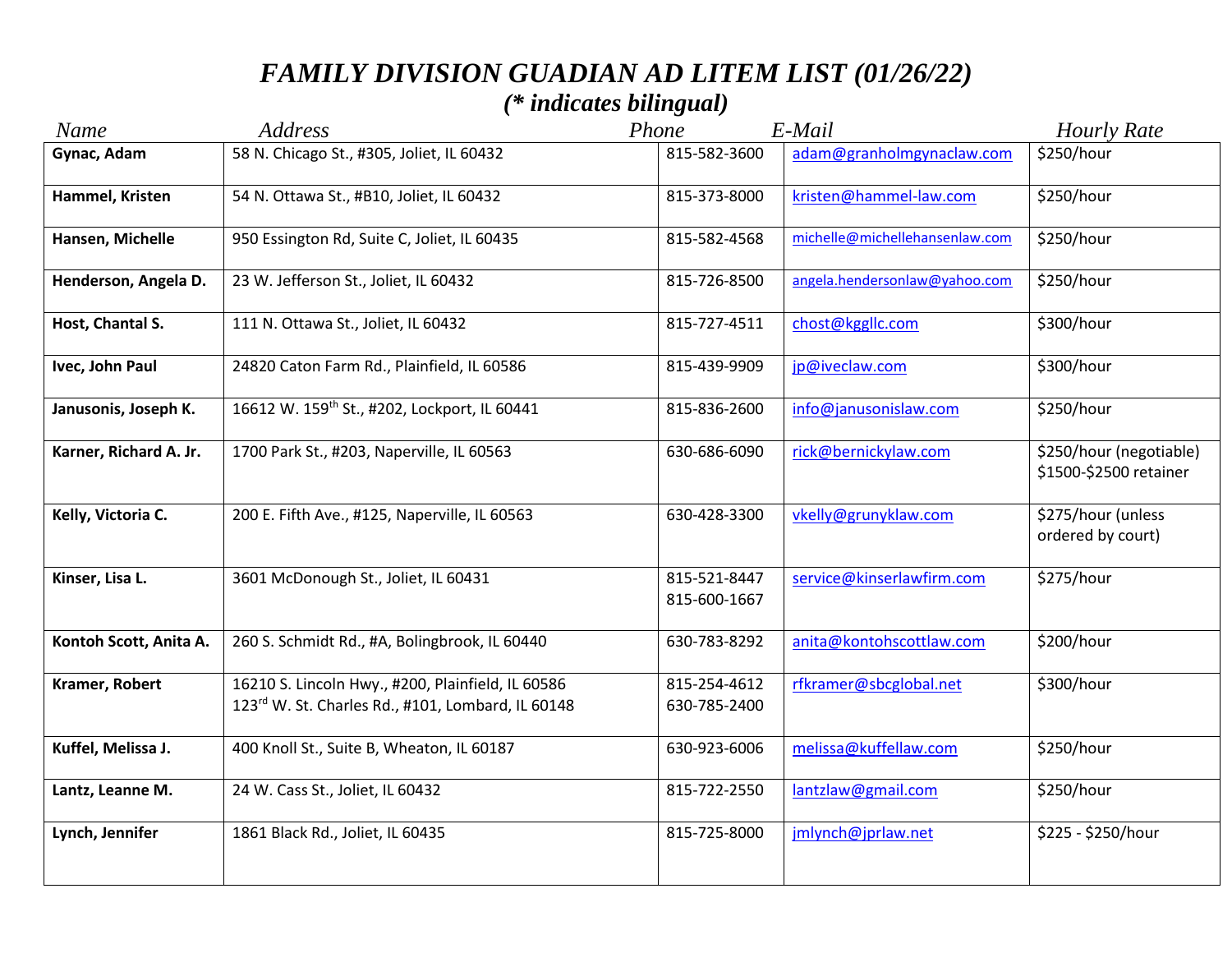# *FAMILY DIVISION GUADIAN AD LITEM LIST (01/26/22)*

## *(\* indicates bilingual)*

| <b>Name</b>            | <b>Address</b>                                                                                | Phone        | E-Mail                          | <b>Hourly Rate</b>                                                          |
|------------------------|-----------------------------------------------------------------------------------------------|--------------|---------------------------------|-----------------------------------------------------------------------------|
| Maldonado, Rita        | 18400 Maple Creek Dr., #550, Tinley Park, IL 60477                                            | 708-214-9490 | rita@maldonadofamilylaw.com     | \$250/hour                                                                  |
| Malinowski, Laura      | 822 Infantry Dr., Joliet, IL 60435                                                            | 815-730-9500 | Imalinowski@msclawfirm.com      | \$250/hour                                                                  |
| Maloney, Katherine     | 15409 S. Route 59, Plainfield, IL 60544                                                       | 815-577-9763 | kmaloney@rcklawfirm.com         | \$250 - \$275/hour                                                          |
| Marks, Kelly D.        | 63 W. Jefferson St., #100, Joliet, IL 60432<br>1827 Hickory Creek Dr., #115, Mokena, IL 60448 | 708-873-9500 | kmarks@grottadivorcelaw.com     | \$325/hour office;<br>\$400/hour routine<br>court;<br>\$425/hour trial time |
| Marshall, Steven A.    | 12413 S. Harlem Ave., #1SW, Palos Heights, IL 60463                                           | 312-368-4665 | steven@marshall-lawllc.com      | \$300/hour                                                                  |
| McCarthy, Jeffrey M.   | 137 E. 9th St., Lockport, IL 60441                                                            | 815-838-5297 | service@mccarthylawgroup.com    | \$250/hour                                                                  |
| McCumber, Sean         | 1250 E. Diehl Rd., #400, Naperville, IL 60563                                                 | 630-665-7676 | sean@stglaw.com                 | \$275/hour                                                                  |
| Meents, Frank J.       | 25158 W. Eames St., Unit A, P.O. Box 578, Channahon, IL<br>60410                              | 815-534-9515 | allison@meentslaw.com           | \$250/hour                                                                  |
| <b>Mehta, Courtney</b> | 23 W. Jefferson St., Joliet, IL 60432                                                         | 815-726-8500 | courtney.hendersonlaw@gmail.com | \$250/hour                                                                  |
| Melton, Amy L.         | 23 W. Jefferson St., Joliet, IL 60432                                                         | 815-280-5007 | service@ameltonlaw.com          | \$300/hour                                                                  |
| Mikula, Amber L.       | 15130 S. Route 59, #100, Plainfield, IL 60544                                                 | 815-733-5144 | almikula33@gmail.com            | \$275/hour                                                                  |
| Miroballi, Laura       | 9450 Enterprise Dr., Mokena, IL 60448                                                         | 815-577-9763 | Imiroballi@rcklawfirm.com       | \$250/hour                                                                  |
| Musielak, Wendy M.     | 400 S. County Farm Rd., #200, Wheaton, IL 60187                                               | 630-871-1002 | familylaw@ekclawfirm.com        | \$250-\$300/hour                                                            |
| Nugent, Anna L         | 58 E. Clinton St., 5 <sup>th</sup> Fl., Joliet, IL 60432                                      | 815-740-1700 | anugent@odekirklaw.com          | \$225/hr. (flexible)                                                        |
| O'Connell, Erin        | 116 N. Joliet St., Suite 303, Joliet, IL 60432                                                | 630-445-2355 | eoconnell@blachalaw.com         | \$250/hour                                                                  |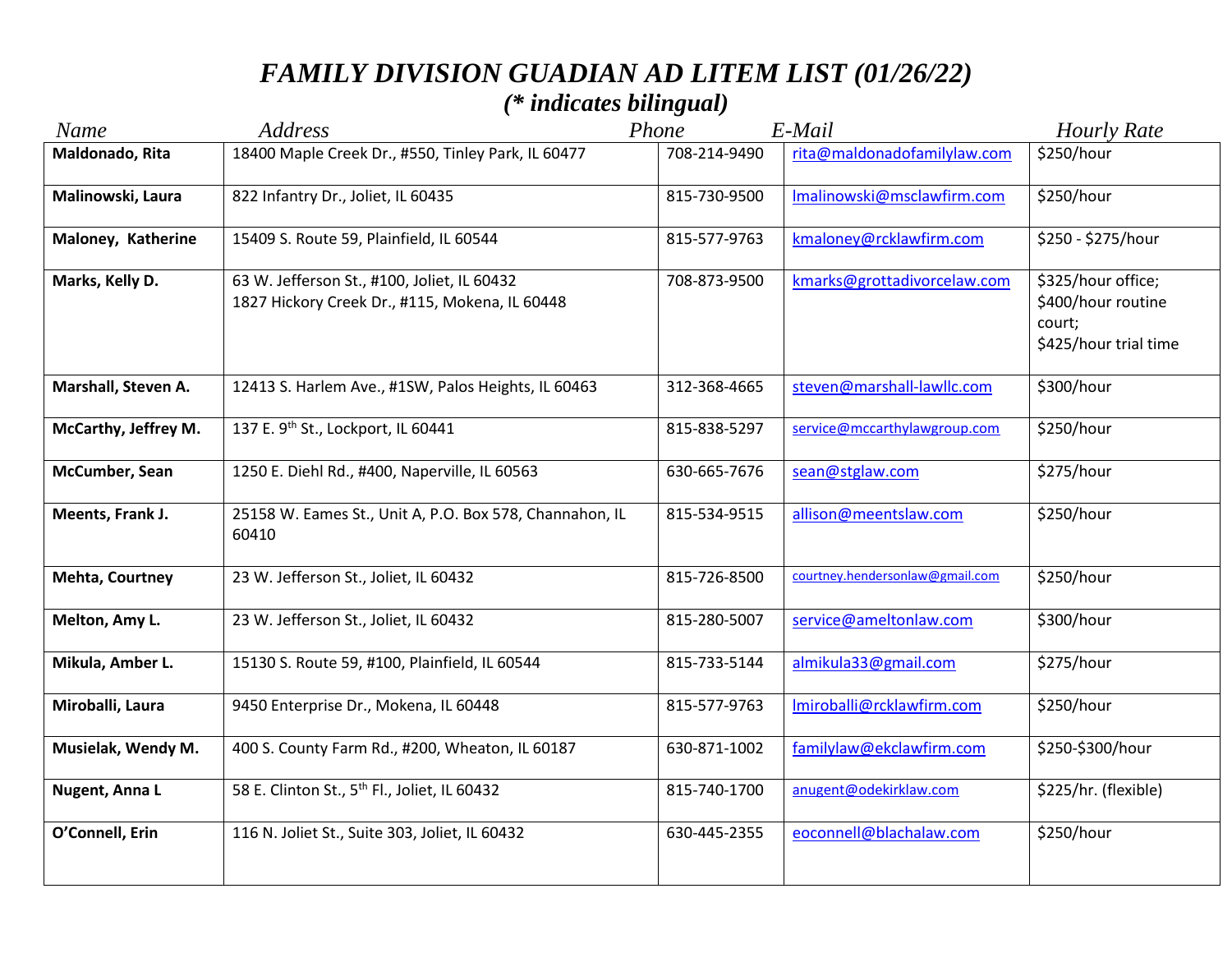| Name                                | Address                                                                                                    | Phone        | E-Mail                          | <b>Hourly Rate</b>                             |
|-------------------------------------|------------------------------------------------------------------------------------------------------------|--------------|---------------------------------|------------------------------------------------|
| *Olechno, Agnes<br>fluent in Polish | 211 W. Wacker Dr., #1100, Chicago, IL 60601                                                                | 312-981-5051 | agnes@wffamilylaw.com           | \$250/hour<br>Flexible w/retainer              |
| Parker-Ross, Janine                 | 23 W. Jefferson St., Joliet, IL 60432                                                                      | 815-280-5007 | service@meltonlaw.com           | \$300/hour                                     |
| Porter, Chantelle                   | 200 W. 22 <sup>nd</sup> St., #210, Lombard, IL 60148                                                       | 630-426-0196 | cporter@atclaw.com              | \$250/hour                                     |
| Pucher, Maggie E.                   | 14496 John Humphrey Dr., Orland Park, IL 60462<br>58 N. Chicago St., 7 <sup>th</sup> Fl., Joliet, IL 60432 | 708-782-3799 | maggie@pucherranucci.com        | \$250/hour                                     |
| *Quinones, Melisa                   | 107 W. Boughton Rd., Bolingbrook, IL 60440                                                                 | 630-635-5555 | melisa@glawpartners.com         | \$300/hour                                     |
| Reeb, Timothy J.                    | 60 N. Chicago St., Joliet, IL 60432                                                                        | 815-726-7333 | timothyr@rj-law.com             | \$225 - \$275/hour                             |
| Reeder, Gregory M.                  | 58 N. Chicago St., #404, Joliet, IL 60432                                                                  | 815-768-4800 | gregory@reederbrownlaw.com      | \$250/hour                                     |
| *Reyna, Mary Helen                  | 536 W. Boughton Rd., #B, Bolingbrook, IL 60440                                                             | 630-759-0101 | mhr@reynalawoffice.net          | \$250/hour                                     |
| Rock, Kathleen                      | 15409 S. Route 59, Plainfield, IL 60544                                                                    | 815-577-9763 | krock@rcklawfirm.com            | \$225/hour non court<br>\$275/hour court       |
| Rosenfeld, Michele                  | 167 N. Ottawa St., #201, Joliet, IL 60432                                                                  | 779-379-5199 | info@rosenfeldjoneslawgroup.com | \$250/hour                                     |
| Rossi, John S.                      | 3601 McDonough St., Joliet, IL 60431                                                                       | 815-727-0100 | jrossi@jolietlaw.com            | \$275/hour out of court<br>\$325/hour in court |
| Sabuco, Roy                         | 950 Essington Rd., #B, Joliet, IL 60435                                                                    | 815-730-8860 | roy@sabucobeck.com              | \$300/hour                                     |
| Shabazz, Sherese A.                 | PO. Box 186, Blue Island, IL 60406<br>220 Channahon, Shorewood, IL 60404                                   | 312-257-3000 | sas@shabazzlaw.com              | \$275/hour (flexible)                          |
| Shaughnessy, Emily A.               | 18312 W. Creek Dr., #A, Tinley Park, IL 60477<br>24402 Lockport St., #218, Plainfield, IL 60544            | 708-840-4142 | emily@ssfamilylaw.com           | \$275/hour                                     |